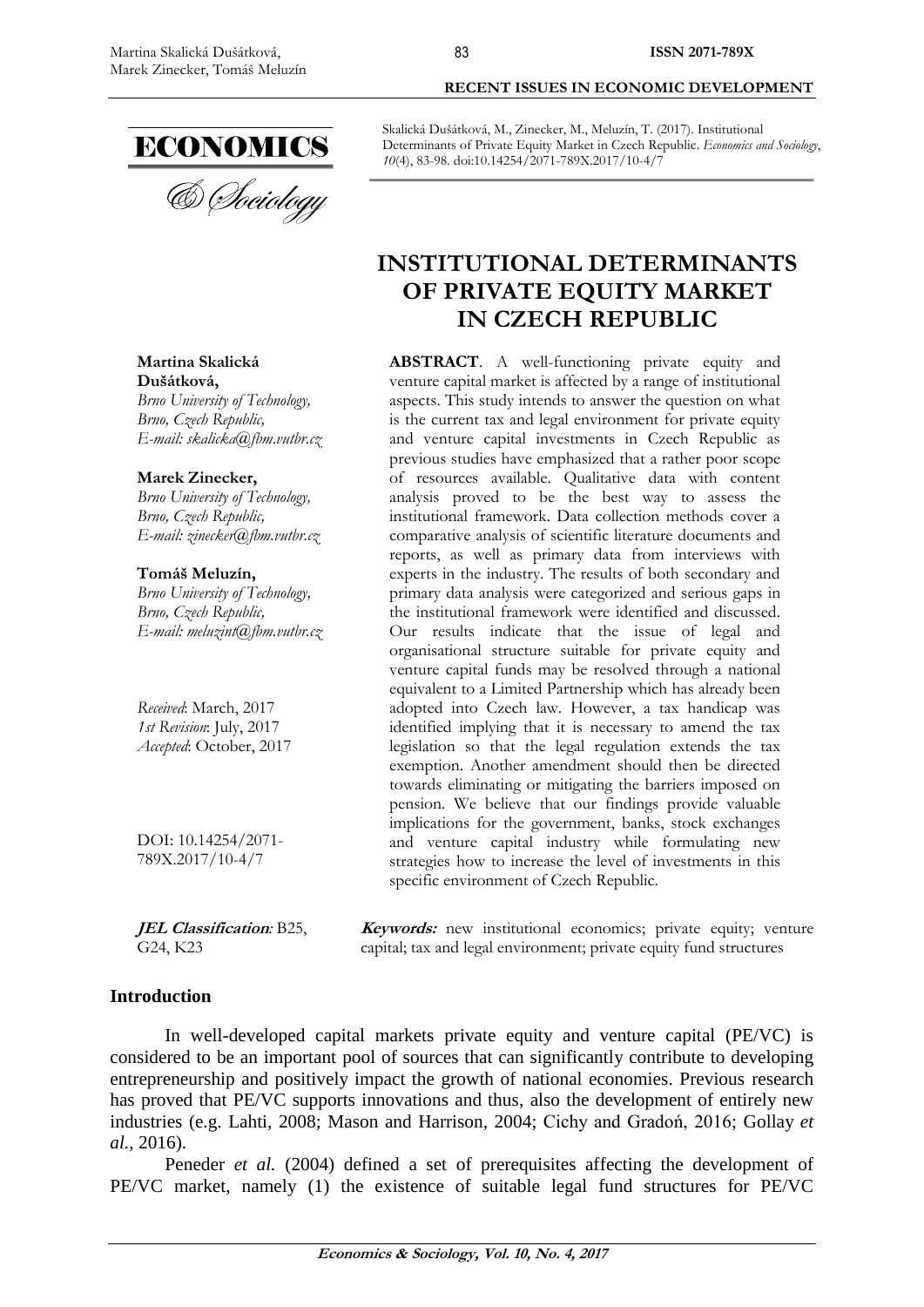investments and their tax treatment, (2) the involvement of competent investors, (3) an environment offering attractive investment opportunities and (4) a functional capital market which ensures the liquidity of individual investments. The study also concludes that institutional framework is essential if a government aims at supporting the PE/VC capital market. In particular, the establishment of suitable legal fund structures and their tax treatment ought to be the priority.

According to the statistics of Invest Europe (2016a), Czech Republic took the last place in CEE countries by the share of PE/VC investments to GDP (Invest Europe, 2016a), although many legislative changes were conducted between 2012 and 2016 so that to support the local PE/VC market. We assume that the development of this market is still adversely affected by a set of institutional drawbacks already highlighted in previous studies (e.g., Zinecker, 2011; Pazour and Marek, 2011), which are, however, essential for a higher level of commitment on the side of both domestic and foreign investors. Therefore, in this paper, we examine the current tax, legal and investment environment for PE/VC development in Czech Republic by trying to answer the question, which elements of the current institutional framework are not comprehensible and competitive from the perspective of both domestic and foreign investors. We believe that the results can contribute to better understanding of investment obstacles in terms of the PE/VC industry. Revealing a gap in institutional factors is a starting-point in formulating new strategies how to take influence on the PE/VC activity. We expect that our findings will be beneficial not only for the PE/VC industry, but also for stock exchanges and macroeconomic policy makers while discussing and designing incentives how to support entrepreneurship and economic growth under the specific conditions of Czech Republic.

The methods employed in this paper include systematic and logical literature analysis, collecting of original data (through structured interviews), content analysis of survey-gained data, and expert interpretations of the same.

The rest of this paper proceeds as follows. First, we review the literature on the role of formal institutions for the PE/VC capital market development. Section 3 provides an overview of the related methodological approaches. Section 4 presents the detailed findings and the last sections discuss and summarise our main conclusions.

## **1. Literature Review**

The new institutional theory proved to be a popular theoretical foundation for exploring a wide range of scientific topics in the entrepreneurial research inclusive of private equity and venture capital (Ahlstrom and Bruton, 2006; Li and Zahra, 2011; Lerner and Tåg, 2013). Bruton *et al.* (2010) reviewed the existing entrepreneurship literature that employs institutional theory and understand the term "institution" as "a set of formal rules, ex ante agreements, less formal shared interaction sequences, and taken-for granted assumptions that organisations and individuals are expected to follow" (Delibasic, 2016). Therefore, the institutional theory is focused on research of regulatory, social and cultural aspects that "promote survival and legitimacy of organisation" (Bruton *et al.*, 2010).

Private equity and venture capital (PE/VC) is one of the most important resources of financing for start-ups and high-growth potential businesses in both well-developed and emerging economies (Ahlstrom and Bruton, 2006). The phenomena of uncertainty and information asymmetry, however, play an essential role in terms of its availability because of transaction problems (Li and Zahra, 2011). Recent academic literature on PE/VC documented that both formal and informal institutions represent the proper incentives supporting investors in reducing transaction problems and thus enhancing their investment activity (Ahlstrom and Bruton, 2006; Li and Zahra, 2011; Lerner and Tåg, 2013; Strelnik, 2016). There are several elements of a stable institutional framework as shown by Ahlstrom and Bruton (2006): a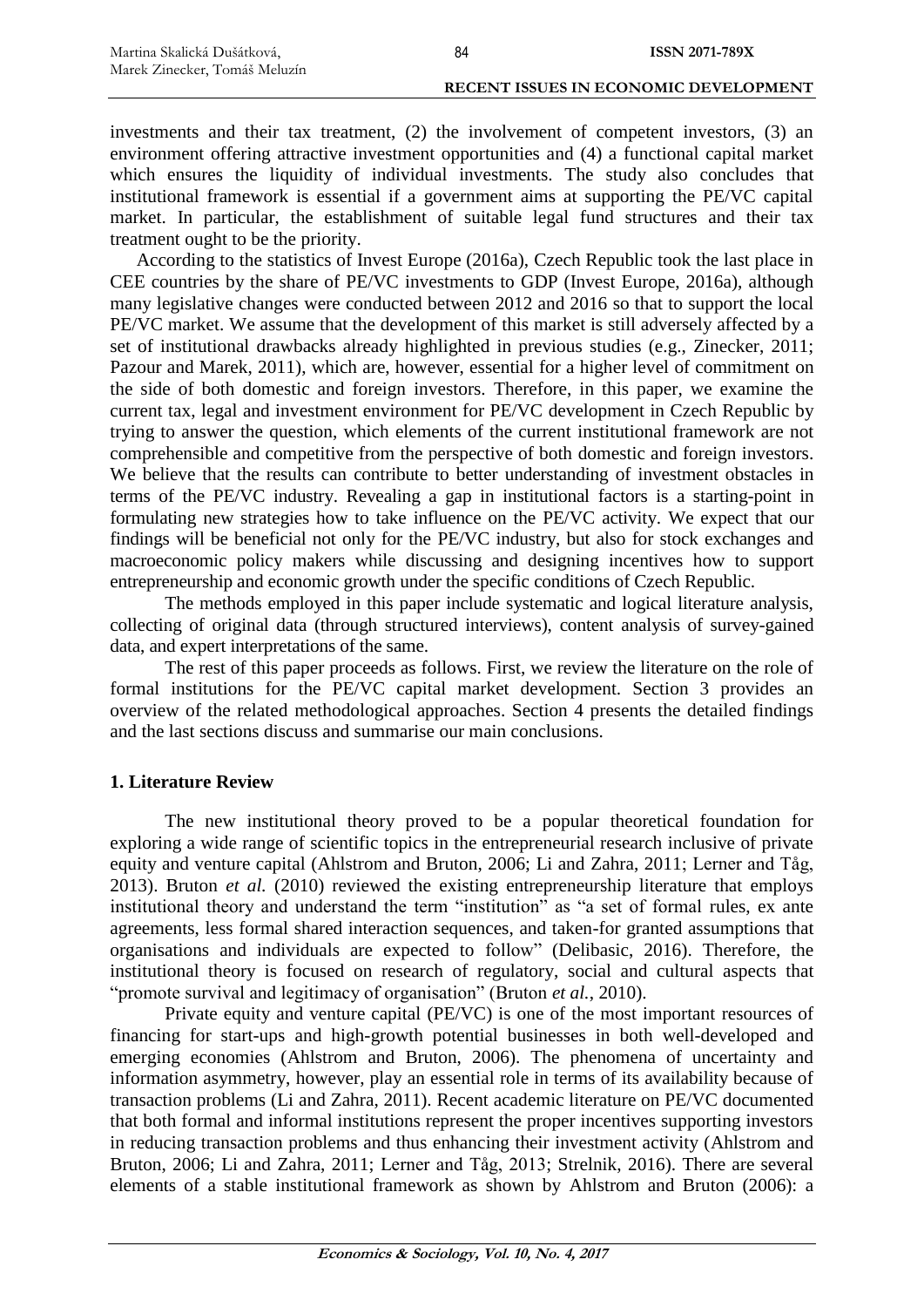predictable rule of law and enforcement regime to facilitate and safeguard the investments, efficient markets for corporate control and capital and minimal corruption. The concept of quality of institutional system is currently considered as the core of institutional economics (for more details see e. g. Kuder, 2015; Balcerzak and Pietrzak, 2016; Lizińska *et al.*, 2016; Woźniak-Jęchorek, 2016).

Lerner and Tåg (2013) surveyed the literature on PE/VC and institutions and based on a case study compared the development of the PE/VC market in the United States and Sweden. In particular, the legal environment, financial market development, the tax system, labour market regulations, and public spending on research and development represent the corestone of their analysis. The authors conclude that the legal environment in a country affects directly PE/VC activity because it implies "the extent to which efficient contracts between venture capitalists and entrepreneurs can be written and enforced".

Further evidence also suggests that the regulation of legal fund structures ought to be a priority in particular because it affects the exercise of ownership title, the manner and scope of investor liability, the method of profit and loss distribution, the manner and extent to which investors can participate in the management of the PE/VC fund, the liquidity and inheritability of shares, and tax treatment at the levels of both the PE/VC fund and the investors (Peneder *et al.*, 2004). In the international context, the most common legal form of PE/VC funds is the Limited Partnership based on the law of the UK and US, as it conforms to the general requirements of the PE/VC market participants (Peneder *et al.*, 2004).

A well-developed local stock market is crucial for venture capitalists because it represents a channel how the investors can arrange their exit through an initial public offering. There are many additional benefits of going public for both the investors and investee companies (Meluzin & Zineker, 2016, pp. 327-341). The entrepreneur can regain control of the firm and the venture capitalist can signal its quality and thus raise fresh funds from investors for future projects, etc. A local venture capital market also tends to boost if public pension funds receive the opportunity to invest a part of their inflow of funds onto the venture capital market (Lerner and Tåg, 2013).

Capital gain taxes are essential while supporting venture capital market in a country, because taxation affects contracting between venture capitalists and entrepreneurs. The development of the market can be hindered if the capital gains taxation lowers significantly the return on investment and thus incentives for entrepreneurs to expand and venture capitalists to provide support (Lerner and Tåg, 2013). An efficient tax structure for investments into PE/VC is based on the principle of tax transparency. The main idea behind tax transparency is that PE/VC fund investors should not be in a worse position from the perspective of capital gains taxation than investors who invest directly into an investee companies. According to a study published by the European Venture Capital Association in 2006 (hereinafter only as the "EVCA"), three models of tax structures for supporting PE/VC investments can be distinguished in Europe. The first model is represented by countries which adopted such a tax structure into their legislation which is tax-transparent or tax-free. Such structures are relevant for both national and international investors. The second group of countries provides investors with structures which offer favourable taxation treatment in that country under certain conditions. However, such structures are very often not applicable because they are complicated or linked to restrictive conditions. In the last group of countries no transparent structures are established, and thus PE/VC investors usually use foreign structures in low tax areas.

The EVCA states that in 2014, 27% of all European funds invested in private equity originated from pension funds which are the biggest investor in private equity in the USA and Western Europe (EVCA, 2014). According to the 2015 Invest Europe report on European private equity activities (2016b), 29% of PE resources in the UK came from pension funds.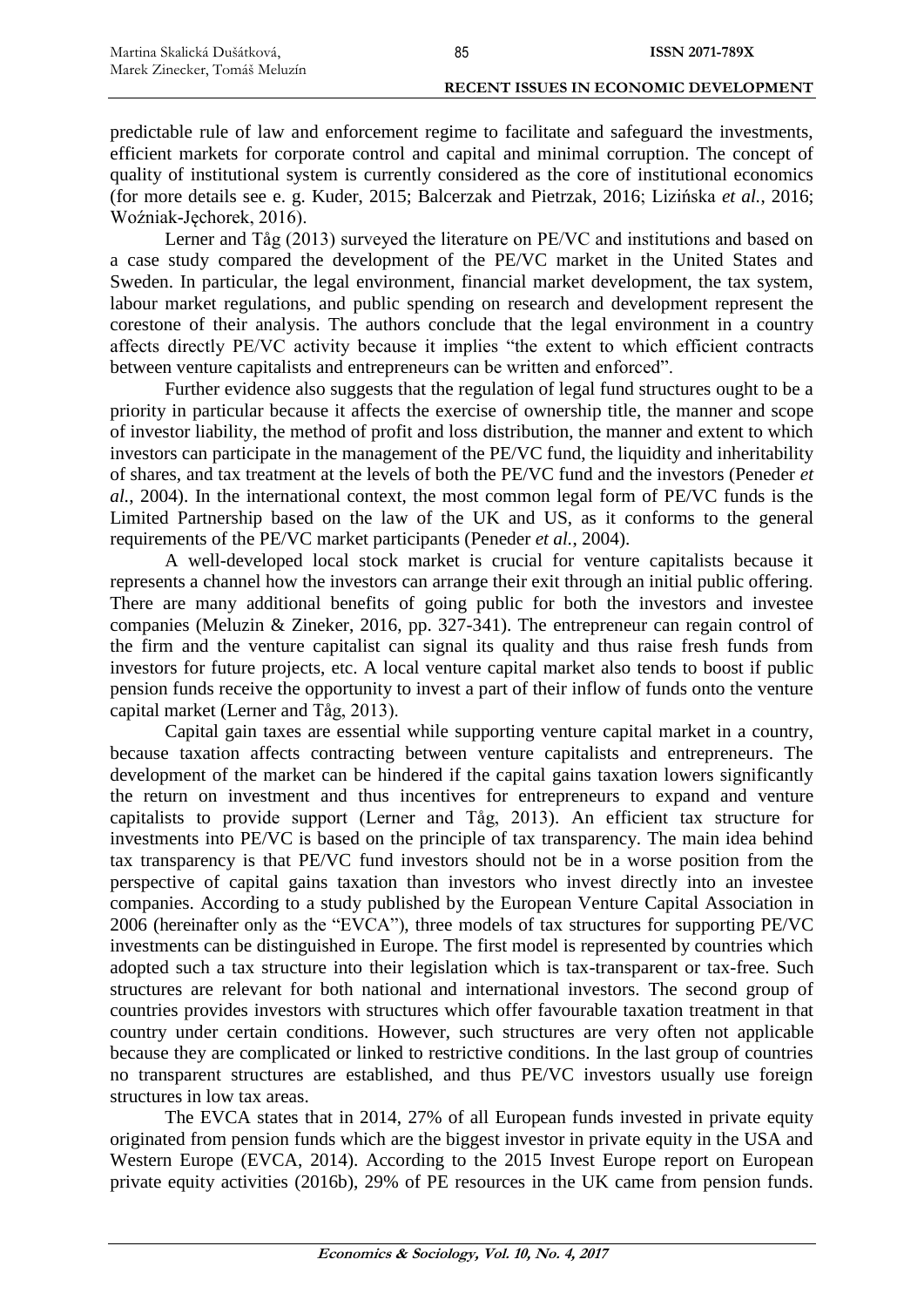Similarly, in 2012, investments of pension funds in alternative instruments exceeded 19%, compared to 5% 15 years earlier (Boyde, 2013; Wills Towers Watson, 2013). The importance of PE/VC investments to pension funds is also mentioned by Khort (2015). In comparison to the Western Europe the participation of pension funds as a source of capital is at a significantly lower level.

86

## **2. Methodological Approach**

This research assesses formal institutional environment for PE/VC investments in the Czech Republic from the perspective of legal and organizational forms, tax transparency and investment obstacles. The analysis is founded on the assumption that Czech Republic has less-developed formal institutional structures and many institutional differences compared to well-developed countries (see also Ahlstrom and Bruton, 2006).

The research approach was developed after an extensive review of recent academic literature on institutional economics and venture capital in well-developed and emerging markets (Ahlstrom and Bruton, 2006; Li and Zahra, 2011; Lerner and Tåg, 2013; Balcerzak and Pietrzak, 2016; Lizińska *et al.*, 2016; Woźniak-Jęchorek, 2016; Caselli, 2009; Cumming, 2010; Gregoriou *et al.*, 2011; Cumming and Johan, 2013).

As the phenomenon under study is complex and explanatory in nature, qualitative data proved to be the best way how to assess institutional framework for PE/VC in the Czech Republic. We used the content analysis as data collection method. Hsieh and Shannon (2005) defined content analysis as a type of qualitative study, "a research method for the subjective interpretation of the content of text data through the systematic classification process of coding and identifying themes and patterns". Moldavska and Welo (2017) give reasons for applying content analysis as a research method. Firstly, content analysis is a tool to provide "new insights and increase the understanding of a specific phenomenon". Next, this method is also appropriate to gain "a broader and more condensed description of the phenomenon, as well as to describe and quantify a phenomenon". As recommended by Moretti *et al.* (2011) we used "inductive content analysis" as no previous study on the topic has dealt with the issue of the PE/VC institutional framework in the Czech Republic and the former knowledge is fragmented. A three-stage scientific approach developed by Moldavska and Welo (2017) was applied: preparation, organization and reporting.

Preparation stage consists of data collection. An essential source of secondary data represents Acts of Collection of Laws of the Czech Republic and their Explanatory Memoranda and Regulations and Directives of the European Parliament and of the Council. The definitions of key terms used herein come from Invest Europe's statistical yearbooks (2016a, b, 2017). Secondary data was also obtained from the studies published by EVCA (2006, 2008, 2010), Austrian Private Equity and Venture Capital Organization (Peneder *et al.*, 2004; Gloden *et al.*, 2006), and Czech Private Equity and Venture Capital Association (2010) (hereinafter only as the "CVCA"). Furthermore, academic papers that include a definition of institutional framework in context with PE/VC have been the object of the research. We used the following databases: Web of Science and Scopus. To limit the number of papers we reviewed and to list the most relevant we defined search criteria as follows: ("private equity") AND ("venture capital") AND ("institutional framework") OR ("legal structures"), AND ("Czech Republic"). The data range includes the years between 2010 and 2016 as substantial legislative amendments in Czech Republic were conducted to support PE/VC industry in this period. We considered papers written in English.

Furthermore, experts from PE/VC industry (in particular institutional investors) were interviewed to gain primary data. The interviews were conducted in the period from December 2016 to February 2017. The main advantage of the survey approach was that we could directly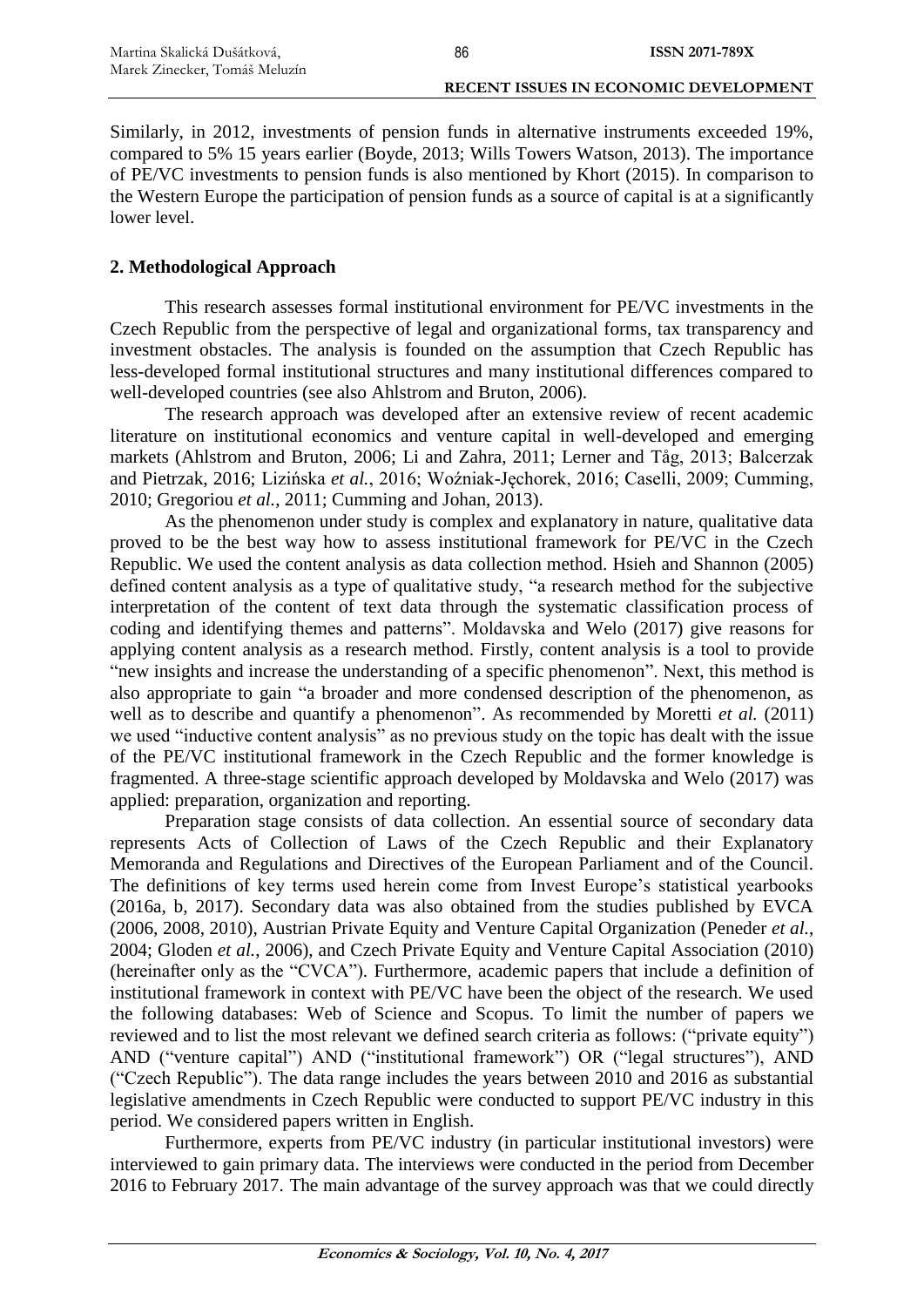ask questions on issues (variables) that are not publicly available. On the other hand, surveys measure beliefs and not necessary actions of respondents. This is considered to be their drawback (Bancel and Mittoo, 2009). The key topics covered within face-to-face and phone interviews were as follows: tax and legal factors affecting PE/VC funds structures in the Czech Republic and the EU, defining the tax and legal environment for limited partners and fund management companies, available PE/VC fund structures within Europe, the tax and legal environment for PE/VC in the Czech Republic, tax and legal barriers preventing the establishment of a standard PE/VC fund in the Czech Republic, and legislative amendments of corporate law. The questions were open response because of the novel nature of the topic. Eight respondents delivered usable information which could be transcribed, categorized and interpreted.

Both secondary and primary information sources were carefully reviewed. The goal of the qualitative content analysis was to categorize gained data and to define a set of variables to see and discuss core lacks in the Czech institutional framework in context with PE/VC. Finally, reporting stage consists in formulating of proposals for prospective improvements of the institutional framework.

## **3. Research results**

## *3.1. Private Equity and Venture Capital Fund Structures*

On the basis of the literature review, e.g. Jenkinson (2008); Metrick and Yasuda (2010), and the interviews with investors and experts from the PE/VC industry, it may be stated that the legal form which the investors operating in the international context prefer for the purposes of establishing a PE/VC funds in the so-called Limited Liability Partnership (UK) and its variations, such as Société d'investissement à capital variable (SICAV) and Société d'investissement en Capital à Risque (SICAR) in Luxembourg. The most frequently cited reasons include tax transparency, flexible capital rules, the possibility of establishment for a definite term, the possibility of flexible capital calls, the possibility to issue various types of equity securities, and the possibility to restrict the share transferability. Fulfilling these criteria by means of various legal forms established in the Czech legal system is analysed in the following paragraphs, whereas the summary of the qualitative analysis is shown in *Table 1*.

Since 2011, the legislative regulation of the legal forms of investment funds in the Czech Republic has seen substantial amendments. Above all, the completely new Act on Investment Companies and Investment Funds (hereinafter only as the ZISIF) (No. 240/2013 Coll.) became effective in 2013, replacing the unsuitable Collective Investment Act (No. 189/2004 Coll.). Among other things, the ZISIF reflects Directive 2009/65/EC of the European Parliament and of the Council of 13 July 2009 on the coordination of laws, regulations and administrative provisions relating to undertakings for collective investment in transferable securities (abbreviated as UCITS) and Directive 2011/61/EU of the European Parliament and of the Council of 8 June 2011 on Alternative Investment Fund Managers and amending Directives 2003/41/EC and 2009/65/EC and Regulations (EC) No 1060/2009 and (EU) No 1095/2010 (abbreviated as AIMFD). Apart from that, with the effect from 2014, the Czech Republic has recodified the private law in the form of the new Civil Code (No. 89/2012 Coll.) and Business Corporations Act (No. 90/2012 Coll.).

We will now focus on the analysis of the legal forms of the funds of the SICAV and SICAR types, which were not established in the Czech law until the effect of the Business Corporations Act (No. 90/2012 Coll.).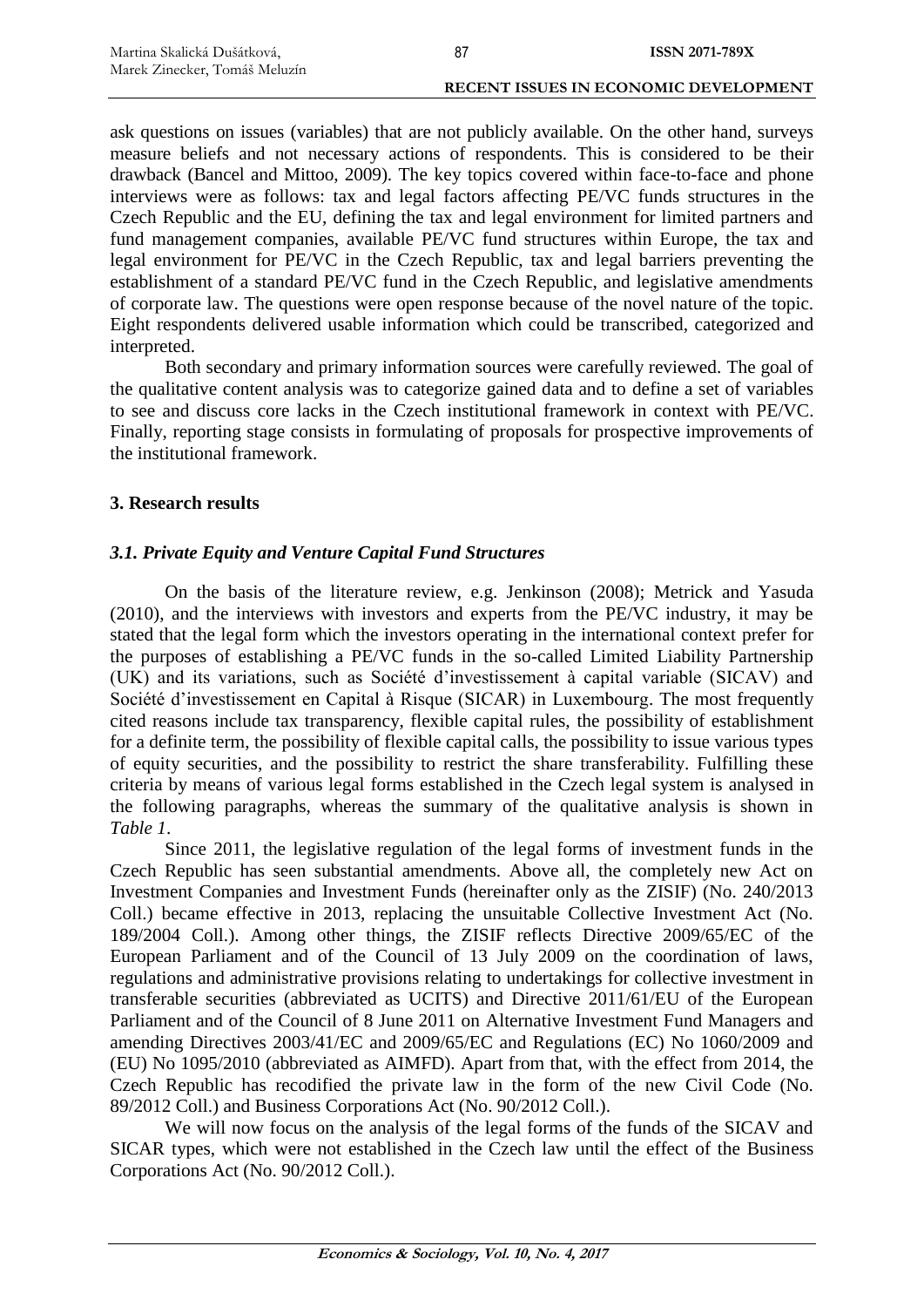| Martina Skalická Dušátková,   | 88 | <b>ISSN 2071-789X</b>                        |
|-------------------------------|----|----------------------------------------------|
| Marek Zinecker, Tomáš Meluzín |    |                                              |
|                               |    | <b>RECENT ISSUES IN ECONOMIC DEVELOPMENT</b> |

Within the ZISIF, there has been a fundamental change in certain concepts, in particular the concept of "investment fund" and "collective investment fund". In the previous legal regulation, the concept of "collective investment fund" represented an umbrella term. Collective investment funds were divided into investment funds (with the legal personality, exclusively in the legal form of a joint stock company) and unit trusts (without the legal personality). Another classification divided collective investment funds into standard and special funds including qualified investor funds. The ZISIF completely transformed this classification, when some concepts are still used, yet with completely different meanings. The "investment fund" is now any entity engaged in collective investment, regardless of its legal status and legal personality.

The ZISIF now explicitly divides investment funds into qualified investor funds and collective investment funds, which include 1) standard funds (complying with the requirements of the UCITS Directive) and 2) special funds (not complying with the requirements of the UCITS Directive).

In particular, the qualified investors include professional institutions (e.g. banks) and other investors operating in the mode of the written declaration when meeting the limit of the minimum amount of initial investment corresponding to 125,000 EUR. The amendment to the ZISIF (No. 148/2016 Coll.), becoming effective in June 2016, also allowed the alternative in the form of the minimum amount of 1 million CZK, provided that the "suitability test" demonstrates the suitability of the client's investment profile. The amount of 1 million CZK roughly corresponds to 40,000 EUR, which according to the explanatory memorandum is the amount defined for the qualification of an investor for example in Poland (Explanatory memorandum of Act No. 148/2016 Coll., 2016). At the same time, qualified investor funds and special funds are ranked among the so-called alternative funds, the regulation of which is primarily based on the AIFMD Directive.

According to the ZISIF, investment funds may also be divided into funds with legal personality (a number of options) and funds without legal personality (unit fund and trust). Another classification is based on the fund administration, when, for instance, the autonomous investment fund is managed by itself, unlike other funds.

Whereas the legal regulation in 2011 admitted only the joint stock company or unit trust as the legal form of collective investment funds (currently thus investment funds), the new legislation has substantially extended the options. For PE/VC funds, two newly established structures are important, as they may only be used in the case of an investment fund: a joint stock company with variable registered capital (hereinafter only as the SICAV, according to the Luxembourg model (SICAV) and a limited partnership with investment certificates (hereinafter only as the KSIL), which is the structure corresponding to the Limited Liability Partnership or SICAR. The aim was to make the Czech Republic more attractive for foreign investors (Explanatory memorandum of the Act on Investment Companies and Investment Funds, 2013).

In addition, the ZISIF also newly defined the so-called sub-threshold funds which are subject to the registration principle only, rather than a license issued by the Czech National Bank (the so-called property administration comparable to management). Apart from the closed type fund in the legal form of a common joint stock company, the current options thus include the SICAV fund, as well. It issues two types of shares, i.e. founder shares and investment shares. In its character, it belongs to open-end funds, where as it also maintains the legal personality. It allows flexible, i.e. essentially automatic changes in the amount of the registered capital depending on issuing and purchase of investment shares. The legal form allows the exit in the form of repurchase of investment shares. The internal SICAV structure was originally obligatorily monistic. However, this requirement was eliminated with the ZISIF amendment. The entry in the Companies Register does not include its entire authorized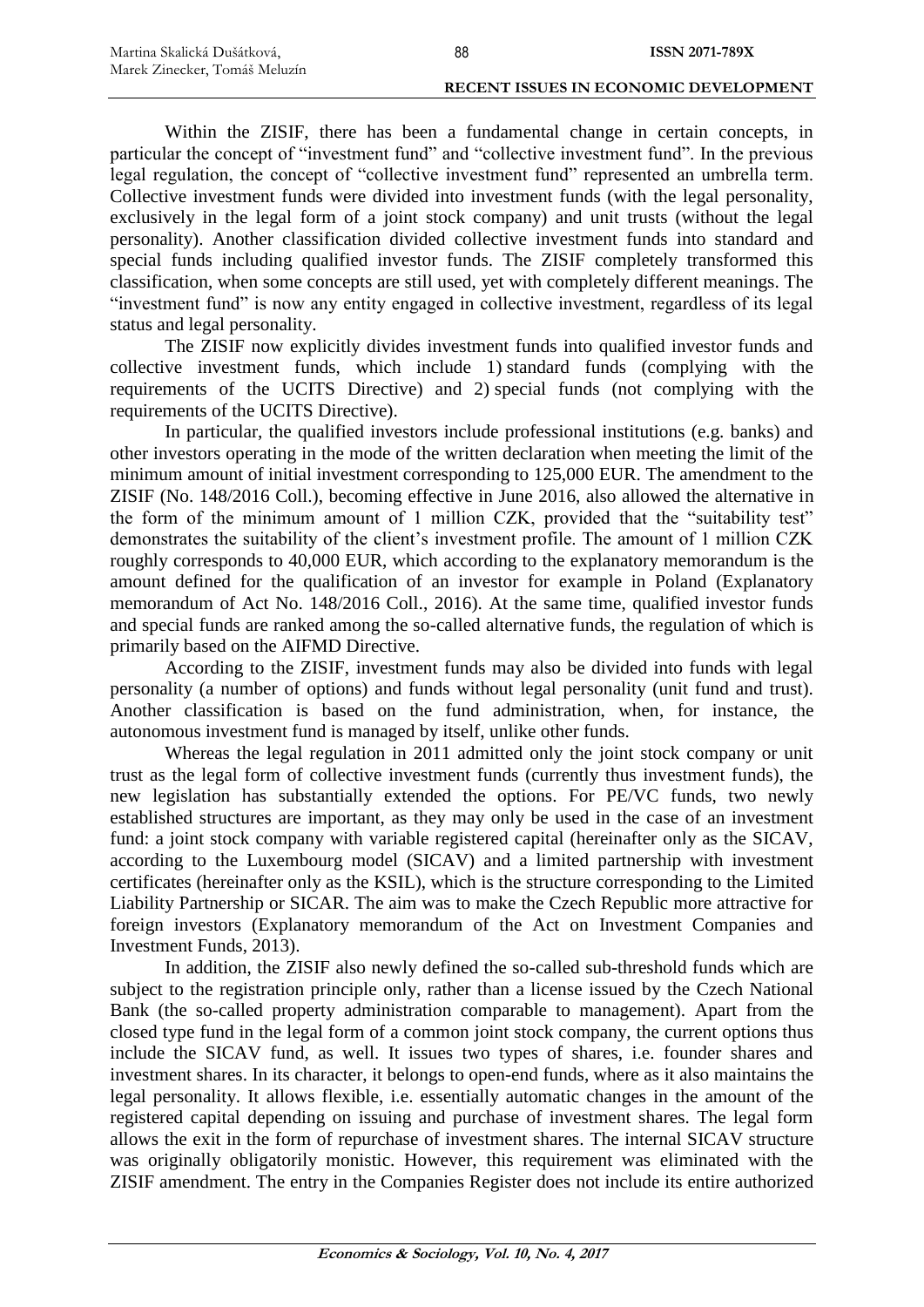capital, but only a part consisting of the so-called registered capital, which is the amount subscribed by the founders and the corresponding to founder shares. Shares are issued as unit shares, i.e. without the nominal value, and represent an equal share in the registered capital of the SICAV, or the equity of the sub-fund. Investment shares may be issued without voting rights, as well. Investment shares may be subscribed only on the basis of a public call, whereas the subscribers may include only qualified investors. If per-mitted by the statutes, the SICAV may establish flexible sub-funds representing separate accounting and property assets, even without separate capital requirements. Individual sub-funds may be assigned with different investment strategies.

Within the context of the Czech legislation, the closest to the legal form of the SICAR type is the limited partnership company with investment certificates (KSIL). According to the explanatory memorandum, it was for example the SICAR that served as one of the models for the Czech legal regulation of the KSIL. The original legislation suffered some shortcomings, most of which were nevertheless addressed in the ZISIF amendment effective since the beginning of 2015. In the KSIL, one shareholder (unlimited partner) always serves as the general partner with unlimited liability for debt, whereas the shares of limited partners with limited liability are represented by investment certificates, as well as certificated securities to order, which allow easier transfer of shares which may be publicly traded. Unlike the SICAV form, which is available for both collective investment funds (as well as standard funds), and qualified investor funds, the KSIL may be solely used by the qualified investor fund. Unlike the general legal regulation of a limited partnership, KSIL limited partners are not recorded in the Companies Register, and the ZISIF amendment also excluded the accessibility of the limited partners data in the collection of documents to the public. The ZISIF amendment also completely excluded the liability of limited partners, also in the case when they have not yet paid the whole amount of their deposit, and the interpretation may also infer the exclusion of liability after the liquidation of the company. Since 2015, the position of limited partner has seen substantial improvement.

Even though there is thus the legislative basis for the suitable organizational and legal form of the PE/VC funds in the Czech Republic, until now, there has been no investment fund in the KSIL legal form registered in the list kept by the Czech National Bank (Regulated institutions and registered financial market entities lists). It may be assumed that the reason for this consists in the substantially discriminating tax conditions, as specified below.

The qualified investor funds also include the investment fund in the EuVECA regime regulated since 2013 by the regulation of the European Parliament (Regulation on European venture capital funds, 2013). Within the ZISIF, this fund is labelled as the qualified fund of venture capital The EuVECA regime is voluntary, being based on the opt-in principle. Voluntary compliance with this regime brings an advantage in the form of the so-called European passport, which allows the administrator to offer investment in these funds in other EU Member States. In order for an investment fund to comply with the EuVECA definition, it has to invest at least 70% of the deposits or other investment of its members into so-called qualified investments within small and medium enterprises. Several legal forms are admissible, including the KSIL and SICAV. At the same time, it must be an alternative investment fund, i.e. the so-called sub-threshold fund administering the property not exceeding the value of 500 million EUR. At the present time, the CNB records do not contain any such fund under the ZISIF; nevertheless, the CNB records 16 foreign funds comparable to EuVECA (Regulated institutions and registered financial market entities lists).

The issue of the suitable legal and organizational form of PE/VC funds in the Czech Republic may be concluded with a finding that the current legislation (except the area of taxes, as specified further) has already set up acceptable conditions. For details see *Table 1*.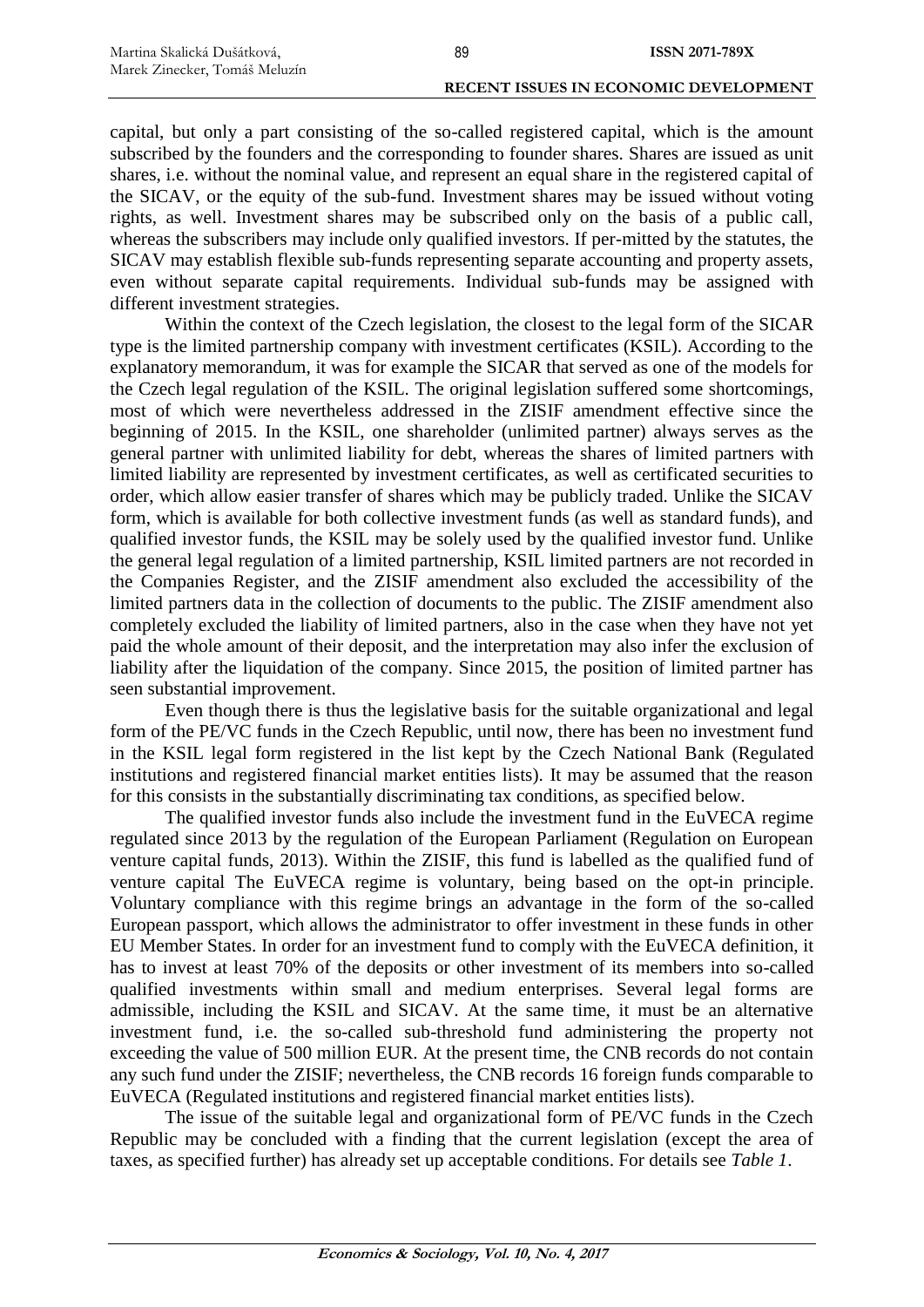Table 1. PE/VC fund structures in the Czech Republic from the perspective of legal conditions

| <b>PE/VC Fund Structures</b>                         | Criteria |              |              |                           |  |  |
|------------------------------------------------------|----------|--------------|--------------|---------------------------|--|--|
|                                                      | a        | <sub>b</sub> | $\mathbf{c}$ | d e                       |  |  |
| Limited partnership with investment certificates     |          |              |              | $\checkmark$ $\checkmark$ |  |  |
| Joint stock company with variable registered capital |          |              |              | $\checkmark$ $\checkmark$ |  |  |
| Limited partnership                                  |          |              |              |                           |  |  |
| Joint stock company                                  |          |              |              |                           |  |  |
| Limited liability company                            |          |              |              |                           |  |  |

*Note*: a: Flexible capital rules; b: Tax transparency; c: No duty to repurchase the share; d: Possibility of establishing for a definite term; e: Possibility of capital calls; f: Possibility of limiting the share transferability; g: Various types of member securities

*Source*: own research.

#### *3.2. Taxation of Private Equity and Venture Capital Funds*

This part of our analysis focuses on the assessment of tax transparency of the legal and organisational forms anchored in the applicable Czech legislation.

Within the European Union, each Member State has jurisdiction to tax investment funds through its own legislation. Taxation of investment funds and their investors in the Czech Republic is regulated by the Act on Income Taxes (ITA) (1992), which has also undergone a certain evolution since 2011. Already in 2011, i.e. in the time when the terms and conditions of the later ZISIF were not yet known, an amendment to the ZDP was adopted (Act No. 458/2011 Coll.), also containing a part concerning investment funds with a zero tax rate for all investment funds. These changes were supposed to become effective at the beginning of 2015. However, this did not happen in the end, as the regulation was not consistent with the conditions introduced by the ZISIF in the period of vacantia legis of the ZDP amendment. It was necessary to respond to the new conditions, while there occurred the need to adapt the ZDP to recodification changes. Another amendment to the ZDP thus proved necessary. Its changes were supposed to become effective at the beginning of 2014, together with the recodification changes. Within this amendment, the zero income tax rate was put forward again only for selected types of investment funds, while investors were supposed to be consistently subjected to taxation (15% withholding tax in the case of natural persons and 19% in the case of legal entities). Other funds were supposed to be taxed by a common corporate tax rate of 19%, while all the payments should be exempt in order to avoid double taxation (Explanatory memorandum of amending law, 2013).

Since the amendment became effective, the taxpayers of corporate income tax have included not only all the organizational forms of investment funds with legal personality, as the legal personality has also been granted to the closed unit trust and similarly SICAV subfunds (hereinafter only as the trust fund). The subject to the income tax is the investment fund's income on all activities and disposing of any assets. As for the tax rate, the zero tax rate was dropped by maintaining the exemption (introduced in 2004) for all domestic and some foreign funds consisting in the 5% tax rate; in the Czech Republic since 2010, there has been a general corporate income tax rate, which has also been applied onto the foreign funds not meeting the statutory conditions, at the level of 19%. When this legal regulation became effective the tax rate for investors remained unchanged, keeping the withholding tax of 15% for both natural persons and legal entities. A combination of a reduced tax rate for funds, together with a possible exemption from taxation of investors pursuant to the Dividend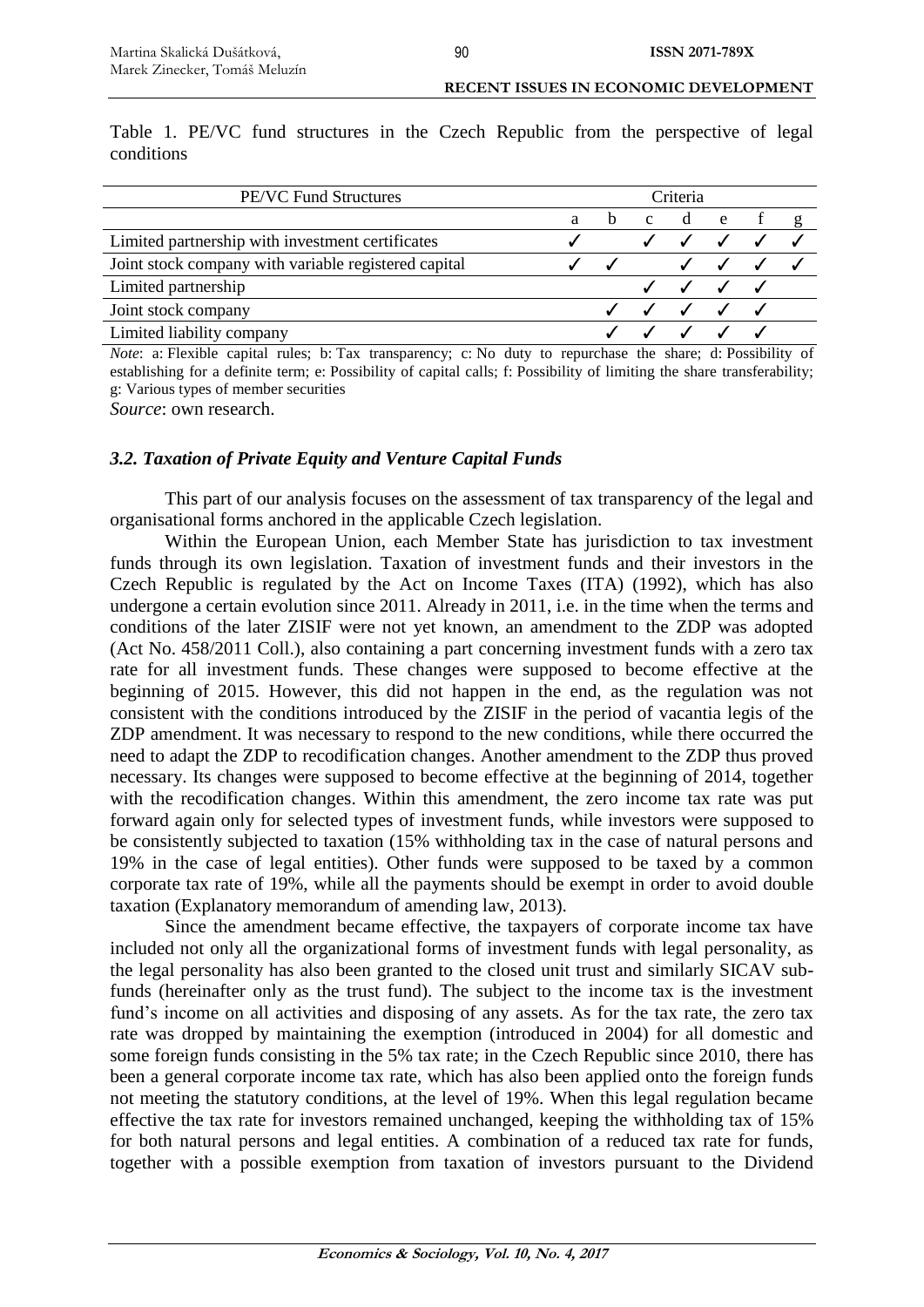Directive (see below) led in a number of ordinary business corporations to using the fund mechanism and establishing funds solely for the purposes of tax avoidance.

Other important changes were introduced by means of a technical amendment to the ZDP, taking effect at the beginning of 2015. The primary aim of the legislature in the area of taxation of investment funds was preventing harmful tax planning while reaching the tax neutrality. In order to fulfil this purpose, the amendment introduced the institute of the "basic investment fund" The purpose of the selective approach to basic and other investment funds was the effort to reduce the number of entities opting for the legal form of an investment fund solely due to tax avoidance (Explanatory memorandum of amending law, 2014). Since then, only basic investment funds have been subject to the reduced 5% tax rate. Other investment funds have been subject to the general corporate tax rate at the level of 19%. According to the explanatory memorandum, no tax benefits are desirable in this type of investment funds (Explanatory memorandum of amending law, 2014). In principle, these funds then operate in the regime of ordinary business corporations.

At the same time, the definition of the basic investment fund is satisfied in particular by those funds which do not commonly allow establishment with a special purpose, i.e. those whose shares are traded on the European regulated market and open unit trusts. In other cases, investment funds must comply with the statutory limitations in order to satisfy the definition. For PE/VC funds, it is important that the basic investment fund also includes the SICAV investment fund and sub-fund investing in accordance with its statutes more than 90% of the value of its assets in participations in capital companies.

Similarly to domestic funds, foreign funds may benefit the reduced tax rate only for selected types of funds from the European Economic Area (EEA). Upon complying with the statutory conditions, investment funds may benefit the tax exemption applicable to received dividends and the sale of shares in subsidiaries held in the long-term. The tax exemption is based on the so-called Dividend Directive (Directive on the common system of taxation applicable in the case of parent companies and subsidiaries of different Member States, 2011). It provides for the exemption of paid profit shares paid by subsidiaries to their parent companies from withholding taxes and eliminates double taxation of profits. The exemption applies to income from profit shares paid by a subsidiary which is a Czech tax resident to the parent company, as well as income from transfer of shares of the parent company in the subsidiary onto the company which is a resident of an EEA State. At the same time, if the Czech parent company receives profit shares from a subsidiary of another EEA State, the received profit share is not subject to taxation in the Czech Republic. The exemption also applies to income from profit shares paid by subsidiary which is a tax resident in another EEA State to a permanent establishment of the parent company, which is a Czech tax resident and is located in the Czech Republic. The exemption is also extended upon meeting other conditions onto an EEA concerning the share of profits paid by a business corporation and transfer of shares in the business corporation which is resident of a third country with which the Czech Republic has concluded an effective agreement on avoidance of double taxation. The tax exemption requires meeting the definition of the parent company and subsidiary: a tax resident of an EU Member State, as well as the condition of the legal form (joint stock company, limited liability company, cooperative, European company, or European Cooperative Society), the condition of the minimum amount of registered capital (10%), and the condition of a minimum holding period of the share (12 months; it can also be met subsequently). The amended Directive (implemented in the Czech Republic by Act No. 125/2016 Coll.) adopted a regulation where the Member State in which the parent company is based, no longer subjects to tax the profit of the subsidiary to the extent that such gains are not taxable for the subsidiary (thus eliminating the possibility of so-called double non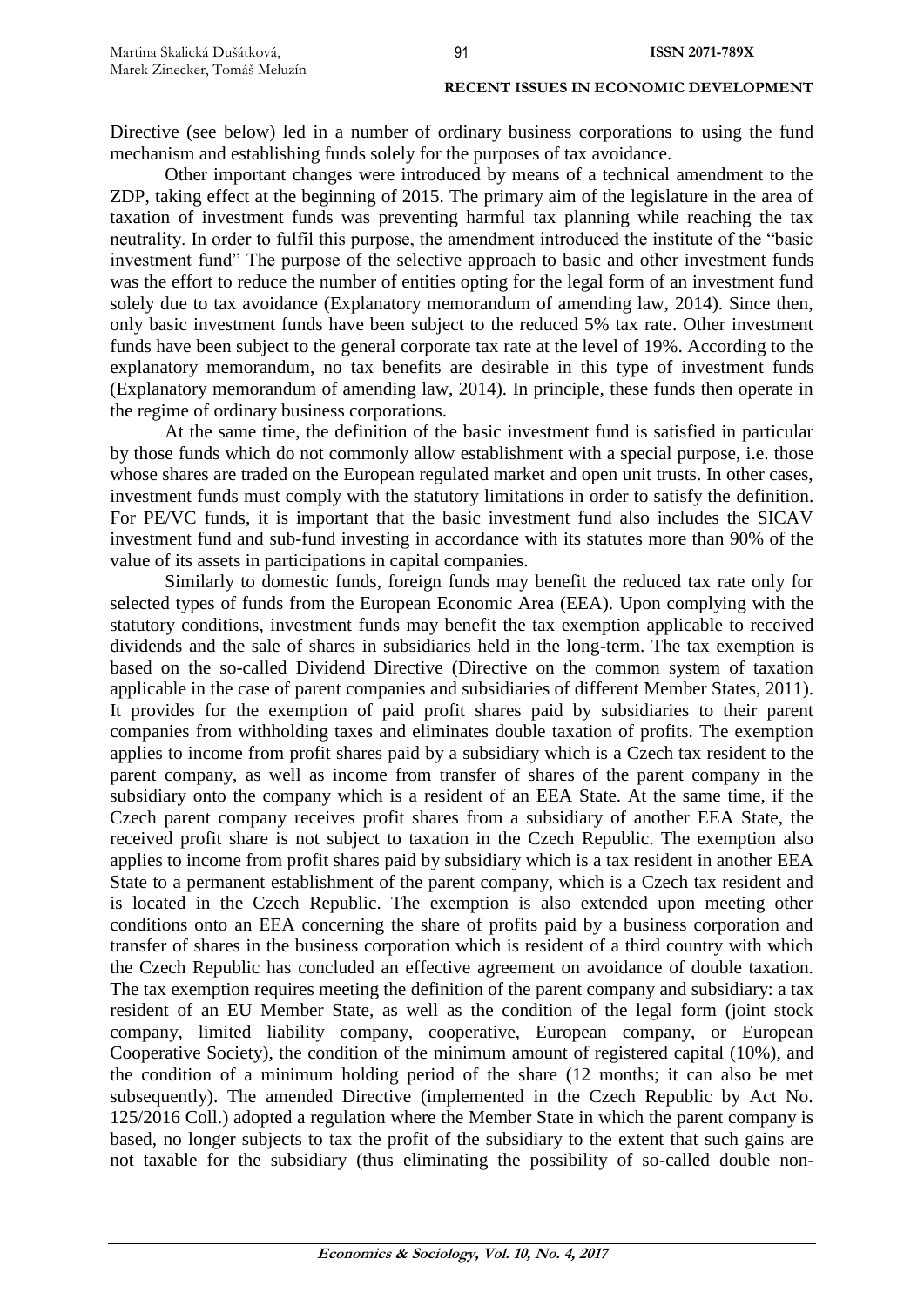taxation). If the exemption to the share of profits cannot be applied, the withholding tax on income from received profit shares in an investment fund amounts to 15%.

If it is impossible to apply the exemption onto the sale of the share under the Dividend Directive, the proceeds from the sale are subject to ordinary taxation. In this case, a fundamental inconvenience for the PE/VC fund consists in the fact that the acquisition price is tax effective only up to the amount of the income from the sale of the share and the sale of every share is assessed separately. In this context, what is of essential importance to PE/VC funds is the fact that the KSIL (and in addition its limited partners in the investor's role) will not reach the exemption as its very legal form does not comply with then definition of the parental company (or the subsidiary) under the ZPD. In fact, the Dividend Directive defines, as a necessary condition, a set of legal forms, both multinational (European Company or European Cooperative Society), and individual Member States, to which the exemption mandatorily applies (joints stock companies and limited liability companies in the case of the Czech Republic). Member States then may extend this set by means of the national legislation. However, in the case of the Czech Republic, the definition of the parent company and subsidiary extended with a cooperative only. In fact, the received shares in profits and income on sales shares are crucial to PE/VC funds. This is probably the main reason why this legal form of the investment fund has not yet been used in the Czech Republic. An investment fund in the KSIL legal form would have to tax all received shares in (already taxed) profits and any income on the sale of long-term shares in companies, whereas it could not offset the loss of any transaction to profit. Also, shares in profits paid to KSIL corporate investors from previously taxed income could not be exempt from tax.

At the level of investors, the taxation also includes the paid shares in profits and income on the sale of shares.

In the case of domestic investors, the taxation of paid profit shares remained in the form of the 15% withholding tax; when meeting the above statutory conditions, corporate investors may apply the exemption under the Dividend Directive. In the case of foreign investors, unless the treaty on the avoidance of double taxation stipulates otherwise, the withholding tax is fundamentally also 15% and corporate investors may apply, under the above statutory conditions, legal exemption under the Dividend Directive. There is an exception in the case of certain non-residents, when the tax rate is 35% (so-called tax havens).

As for the income on the sale of shares, the legal entity may also apply the tax exemption under the Dividend Directive. If it is impossible, the resident will include it in the general tax base to which the 19% rate applies. In the case of investors – natural persons, the income on the sale of shares is exempt from tax when complying with the statutory conditions upon the completion of the time test in the period of 5 years, unless it is business property. If the tax exemption cannot be applied, the natural person will include the income in the tax base (as other income or possibly income from independent activities if the share was included in the business property).

Apart from the above restriction concerning the legal form, the investors in PE/VC funds may also be affected by the limitation of the tax exemption to EEA tax residents only. As stated in the CVCA, typical investors in PE/VC funds include institutions investing through foreign structures often outside the EEA, although the majority of these structures are transparent in terms of tax, and the final taxation occurs at the final investors in their jurisdiction. In particular, these include investors from countries where capital is available, such as the USA. The CVCA pointed out that discrimination of these investors could significantly affect the attractiveness of the Czech Republic for establishing funds and subsequent investment in the Czech Republic (CVCA comments, 2015).

Another limitation for investors of normally taxed funds could also consist in the condition of at least 10% share in order to meet the definition of the parent company.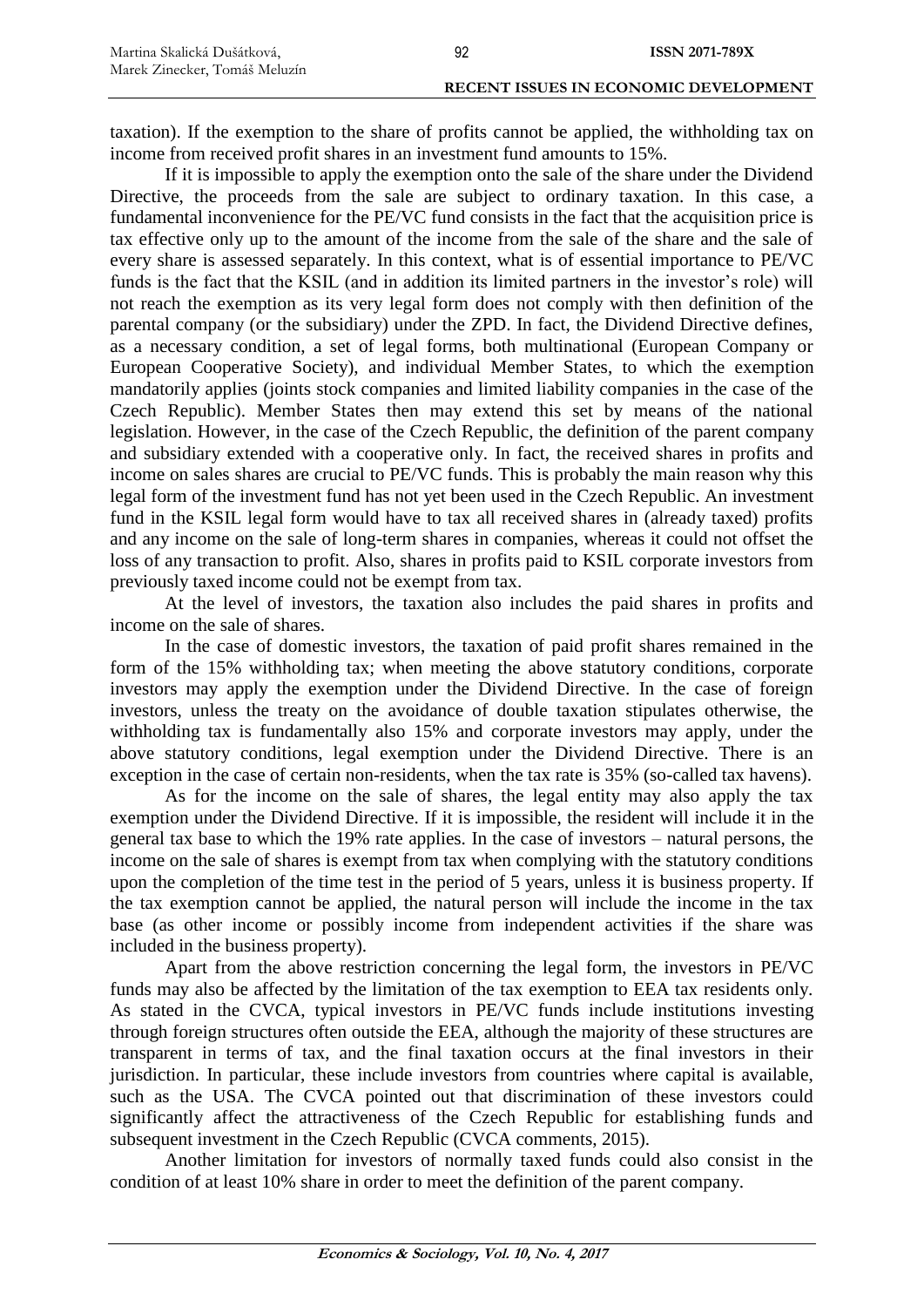**RECENT ISSUES IN ECONOMIC DEVELOPMENT**

For the reasons of completeness, it should be noted that the amendment also introduced changes which affected SICAV funds (or sub-funds), when the originally synthetic approach of the summary assessment (for the whole joint stock company) of the conditions for tax exemption under the Dividend Directive changed into an analytical approach, assessing the compliance with the conditions for every sub-fund separately. In addition, the SICAV sub-fund, which is also a collective investment fund, was removed from the group automatically belonging to basic investment funds (Explanatory memorandum of amending law, 2014).

With respect to the above, the issues of tax conditions of PE/VC funds in the Czech Republic may be assessed as largely unfavorable both on the level of taxation of funds themselves, and their investors. For details see *Table 2*.

| Criteria                                                                                                 | Yes                                                                                                                                                          | N <sub>o</sub>                         |  |
|----------------------------------------------------------------------------------------------------------|--------------------------------------------------------------------------------------------------------------------------------------------------------------|----------------------------------------|--|
| Tax transparency for the fund<br>(according to the fund's legal form)                                    | Upon meeting other conditions:<br>Joint stock company, SICAV, limited<br>liability company, cooperative, (European<br>Company, European Cooperative Society) | Limited liability<br>partnership, KSIL |  |
| Tax transparency for the investor<br>(according to the fund's legal form)                                | Upon meeting other conditions:<br>Joint stock company, SICAV, limited<br>liability company, cooperative, (European<br>Company, European Cooperative Society) | Limited liability<br>partnership, KSIL |  |
| Tax transparency for the fund<br>(according to the share size)                                           | Upon meeting other conditions:<br>At least 10%                                                                                                               | Less than $10\%$                       |  |
| Tax transparency for the investor<br>(according to the share size)                                       | Upon meeting other conditions:<br>At least 10%                                                                                                               | Less than 10%                          |  |
| Tax transparency for the investor<br>(according to the tax domicile)                                     | Upon meeting other conditions:<br><b>EEA Member States</b>                                                                                                   | Countries outside<br>the EEA           |  |
| Reduced income tax rate for the<br>fund                                                                  | Basic investment fund under the ZDP                                                                                                                          | Other investment<br>funds              |  |
| Increased tax rate for the investor<br>(according to the tax domicile)                                   | So-called tax havens                                                                                                                                         | Others                                 |  |
| Tax-deductible loss of investment<br>for the fund (according to the assets<br>in which the fund invests) | For example, shares for trading or real<br>property                                                                                                          | Significant shares<br>in companies     |  |

Table 2. Fund structures and their taxation

*Source*: Own research.

## *3.3. Investments of pension funds*

In the Czech Republic, there are altogether eight pension companies operating soonto-expire supplementary pension insurance or supplementary pension savings, replacing the supplementary pension insurance in 2013. These companies thus manage both transformed and participating pension funds. At the end of 2016, the volume of managed assets of participants totalled at 383.033 bn. CZK (Czech Association of Pension Companies Statistics, 2017).

Originally, the statute did not allow pension funds to invest in PE/VC funds. However, in 2013, a pension reform took place in the Czech Republic. The basis of the current pension system, from which state pensions are paid, includes the first pillar, which represents the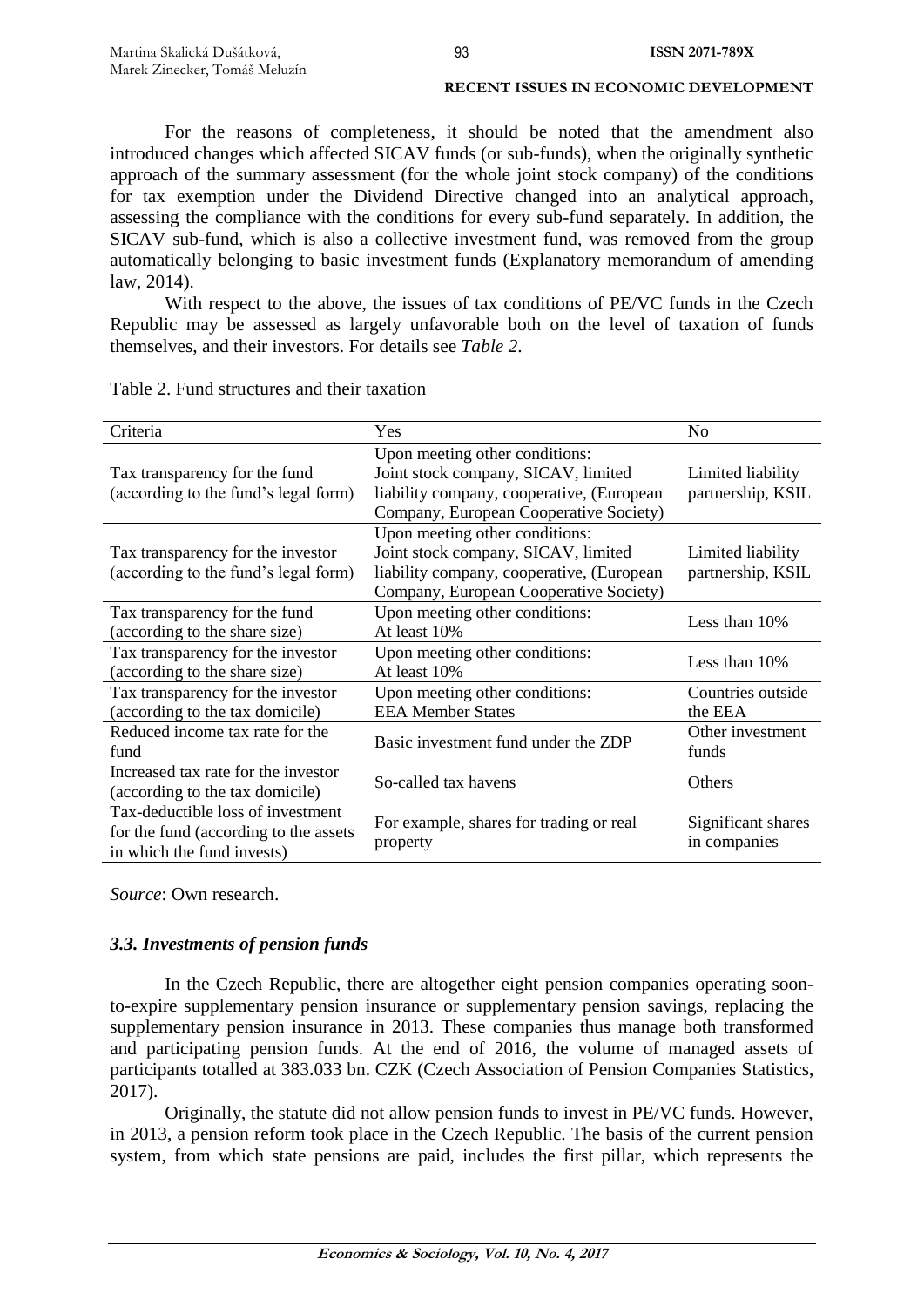continuously funded state system mainly from social security contributions with mandatory participation of employees and sole traders.

The second fund pillar consisted of pension savings which could be joined on a voluntary basis with a subsequent duty to remain in the system. Yet, it was discontinued in 2015. The third pillar includes supplementary pension insurance for participants of transformed funds (within the pension reform) and supplementary pension savings (within the reform, the newly defined participating funds). The pillar operates on a voluntary basis with a state contribution.

It is the funds in the third pillar that may partially invest in PE/VC. Transformed funds allow investing 5% of the assets in alternative assets; however, the statute provides for a requirement of ensuring reliable revenue, which tends to lead to more conservative strategies (Act on State-Contributory Supplementary Pension Insurance, 1994). In addition to the mandatory conservative fund, participating funds allow for more dynamic profiles with the possibility of using special funds. These special funds exclude PE/VC investments by means of an exhaustive list, completely ignoring them (Act on Supplementary Pension Savings, 2011).

The current situation is thus not ideal even in the area of pension funds, either.

### Table 3. Investment restrictions of pension funds

|                          | Possibility to invest in a PE/VC fund | Duty to make a profit |
|--------------------------|---------------------------------------|-----------------------|
| <b>Transformed funds</b> | Max. 5% of assets                     | Yes                   |
| Participating funds      | Nο                                    | Nο                    |

*Source*: own research.

# **Conclusions**

The conducted analysis implies that the issue of the legal and organizational structure suitable for PE/VC funds may be deemed resolved in the Czech Republic. A Czech equivalent to a Limited Partnership (SICAR), i.e. a limited partnership with investment certificates, has already been provided with sufficient support in the legislation in terms of the legal form. If there were any issues, they were eliminated by means of the amendment to the ZISIF; if some of them have remained, they will probably be marginal issues which may be recognized upon practical application, i.e. after using this legal form in practice. The Czech version of SICAV funds, i.e. a joint stock company with variable registered capital, has also been provided with satisfactory legislative conditions of its legal form, and unlike the KSIL, funds of this legal form have already been established in practice.

The current situation thus points to the fact that some of the changes of the conditions for PE/VC capital only make sense if they are performed in interdependence. This is demonstrated as the non-existence of even a single representative of the limited partnership with investment certificates, where the suitable legal regulation concerning the legal form is overshadowed by absolutely unsatisfactory tax conditions. Our analysis has shown that the legal form is a necessary, yet not sufficient condition.

The tax drawback may be summarized as follows. Firstly, it is impossible for the KSIL investment fund (unlike a joint stock company or a limited liability company) to apply the tax exemption concerning the received shares in profits and income on the sale of shares held in the long-term, which is essential to a PE/VC fund. Next, unlike other assets in which funds can generally invest, the acquisition price of the share is tax deductible only up to the amount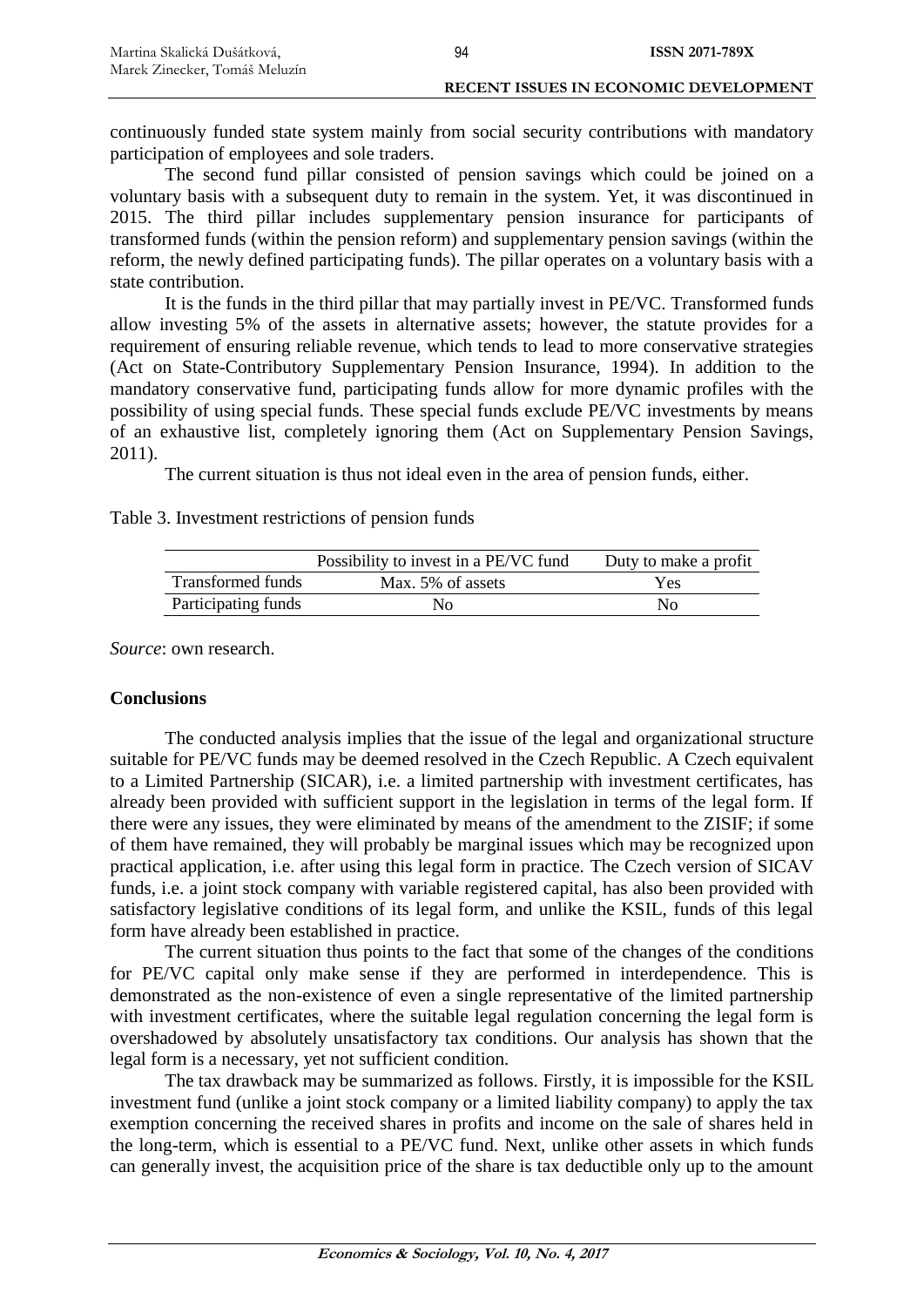of the income on the sale of the share, while the sale of every share is assessed separately, which renders impossible to offset the loss of individual investments to the profit. Third, it is impossible for the investors in PE/VC funds to apply the tax exemption concerning the shares in profits and income on the sale of the share held by the fund in the long-term 1) If the fund uses the KSIL legal form (compared to a limited liability company and joint stock company); 2) If it is an investor outside the EEA; 3) If it is an investor with an investment share in the PE/VC fund lower than 10%. The withholding tax for funds investors may in the case of some non-residents amount to 35%.

Our research findings imply the following proposals. Above all, it is necessary to amend the ZDP so that the legal regulation extends the tax exemption. Another amendment to the applicable legislation should then be directed towards eliminating or mitigating the barriers imposed on pension funds when investing in PE/VC funds.

#### **Acknowledgement**

The authors are thankful to the Internal Grant Agency of the Brno University of Technology for financial support to carry out this research. Project title: "Private and Public Equity in Central and Eastern Europe" (No. FP-J-17-4309).

#### **References**

Act No. 458/2011 Coll. (2011). In *Collection of Laws of the Czech Republic*.

- Act No. 125/2016 Coll. (2016). In *Collection of Laws of the Czech Republic*.
- Act No. 148/2016 Coll. (2016). In *Collection of Laws of the Czech Republic*.
- Act on Income Taxes, No. 586/1992 Coll. (1992). In *Collection of Laws of the Czech Republic*.
- Act on Investment Companies and Investment Funds, No. 240/2013 Coll. (2013). In: *Collection of Laws of the Czech Repu*blic.
- Act on State-Contributory Supplementary Pension Insurance, No. 42/1994 Coll. (1994). In: *Collection of Laws of the Czech Republic*.
- Act on Supplementary Pension Savings, No. 427/2011 Coll. (2011). In: *Collection of Laws of the Czech Republic*.
- Ahlstrom, D., Bruton, G. D. (2006). Venture Capital in Emerging Economies: Networks and Institutional Change. *Entrepreneurship Theory and Practice*, *30*(2), 299-320. DOI: http://dx.doi.org/ 10.1111/j.1540-6520.2006.00122.x.
- Balcerzak, A. P., Pietrzak, M. B. (2016). Quality of Institutions for Knowledge-based Economy within New Institutional Economics Framework. Multiple Criteria Decision Analysis for European Countries in the Years 2000-2013. *Economics and Sociology*, *9*(4), 66-81. DOI: 10.14254/2071-789X.2016/9-4/4.
- Bancel, F., Mittoo, U. R. (2009). Why Do European Firms Go Public? *European Financial Management*, *15*(4), 844-884. http://dx.doi.org/ 10.1111/j.1468-036X.2009.00501.x
- Benchmarking European and Legal Environments (2008). Brussels: EVCA.
- Boyde, E. (2013). Pension Funds Forward on Alternative Route. *Financial Times*, July 7, 2013. Retrieved from https://www.ft.com/content/4778f2c8-dfed-11e2-9de6- 00144feab7de (2017-03-05).
- Bruton, G. D., Ahlstrom, D., Li, H. L. (2010). Institutional Theory and Entrepreneur-ship: Where are we now and where do we need to move in the future? *Entrepreneurship Theory and Practice*, *34*(3), 421-440. DOI: 10.1111/j.1540-6520.2010.00390.x.
- Caselli, S. (2009). *Private Equity and Venture Capital in Europe*. Oxford: Academic Press.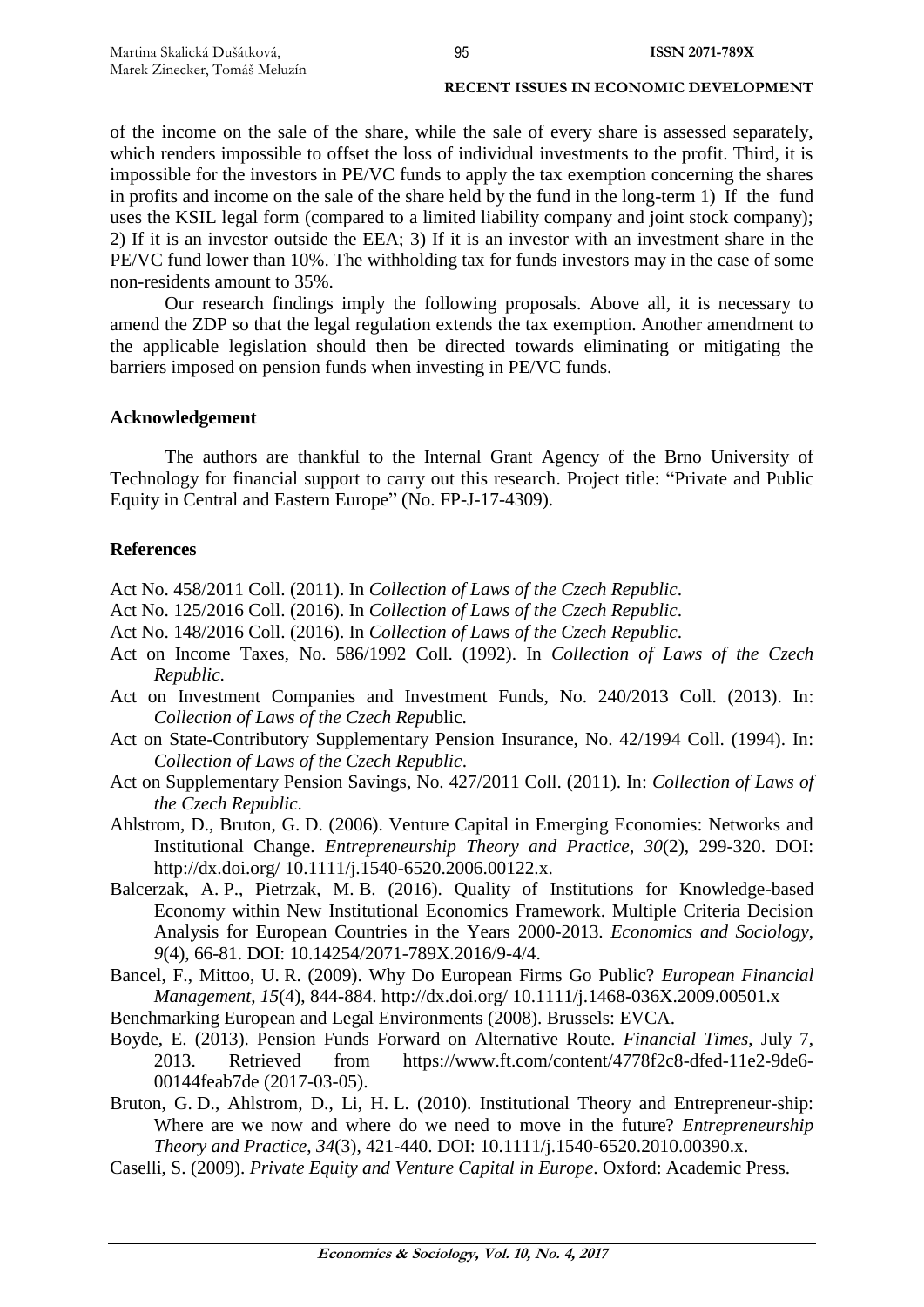- Cichy, J., & Gradoń, W. (2016). Innovative economy, and the activity of financial market institutions. Case of Poland. *Journal of International Studies*, *9*(1), 156-166.
- Council Directive 2011/96/EU of 30 November 2011 on the common system of taxation applicable in the case of parent companies and subsidiaries of different Member States  $(2011).$
- Cumming, D. J. (2010). *Private Equity: Fund Types, Risks and Returns, and Regulation.* New Jersey: John Wiley and Sons.
- Cumming, D. J., Johan, S. A. (2013). *Venture Capital and Private Equity Contracting*. An International Perspective. Elsevier Insights.
- Czech Association of Pension Companies. Statistics (2017). Retrieved from http://www.apfcr.cz/ctvrtletni-vysledky-2016/ (2017-03-05).
- Czech Private Equity & Venture Capital Association. Comments on the technical amendment (2015). Retrieved from http://www.cvca.cz/images/cvca\_UK-Ke-stazeni/47-file-File-CVCA\_Pripominky\_ZDP\_2015\_technicka\_novela\_.pdf (2017-03-05).
- Czech Private Equity & Venture Capital Association statistics (n. d.). Retrieved from http://www.cvca.cz/cs/pe-vc/aktualni-data-statistiky-pevc/ (2017-03-05).
- Delibasic, M. (2016). Hypothetical Matrix for Institutional Modeling of the Basis for Economic Development in the Countries of Southeast Europe. *Montenegrin Journal of Economics*, 12(2), pp. 147-159.
- Directive 2009/65/EC of the European Parliament and of the Council of 13 July 2009 on the coordination of laws, regulations and administrative provisions relating to undertakings for collective investment in transferable securities (2009).
- Directive 2011/61/EU of the European Parliament and of the Council of 8 June 2011 on Alternative Investment Fund Managers and amending Directives 2003/41/EC and 2009/65/EC and Regulations (EC) No 1060/2009 and (EU) No 1095/2010 (2011).
- *Explanatory memorandum of amending law* (2013). Parliamentary Press 1004/0. Chamber od Deputies Parliament of the Czech Republic. Retrieved from http://www.psp.cz/sqw/historie.sqw?O=6&T=1004 (2017-03-05).
- *Explanatory memorandum of amending law* (2014). Ministry of Finance of the Czech Republic. Retrieved from http://www.mfcr.cz/cs/legislativa/legislativnidokumenty/2014/ministerstvo-financi-predlozilo-do-mezir-17828 (2017-03-05).
- *Explanatory memorandum of the Act on Investment Companies and Investment Funds* (2013). Retrieved from http://www.mfcr.cz/cs/soukromy-sektor/kapitalovy-trh/investicnifondy/2013/doplnujici-informace-k-zakonu-o-investic-13895 (2017-03-05).
- *Explanatory memorandum of Act No. 148/2016 Coll.* (2016). Retrieved from http://www.mfcr.cz/cs/soukromy-sektor/kapitalovy-trh/podnikani-na-kapitalovemtrhu/2016/snemovni-tisk-571-vyhlasen-ve-sbirce-zak-24965 (2017-03-05).
- European Commission (2016). Capital Markets Union: new rules to support investment in venture capital and social enterprises. Press release. Retrieved from http://europa.eu/rapid/press-release\_IP-16-2481\_en.htm (2017-03-05).
- European Private Equity & Venture Capital Association (EVCA) (2015). Central and Eastern Europe Statistics 2014. Brussels. Retrieved from http://www.cvca.cz/files/EVCA/CEE/EVCA\_CEE2014.pdf (2017-03-05).
- Gloden, A., Jud, T., Peneder, M. (2006). *Endbericht: Empirische Untersuchungen und Ergebnisse zur Wirkung von Private Equity und Venture Capital auf die Unternehmensentwicklung.* Wien: AVCO – Austrian Private Equity and Venture Capital Organisation.
- Gregoriou, G. N., Kooli, M., Kraeussi, R. (2011). *Venture Capital in Europe.* Butter-Worth-Heinemann.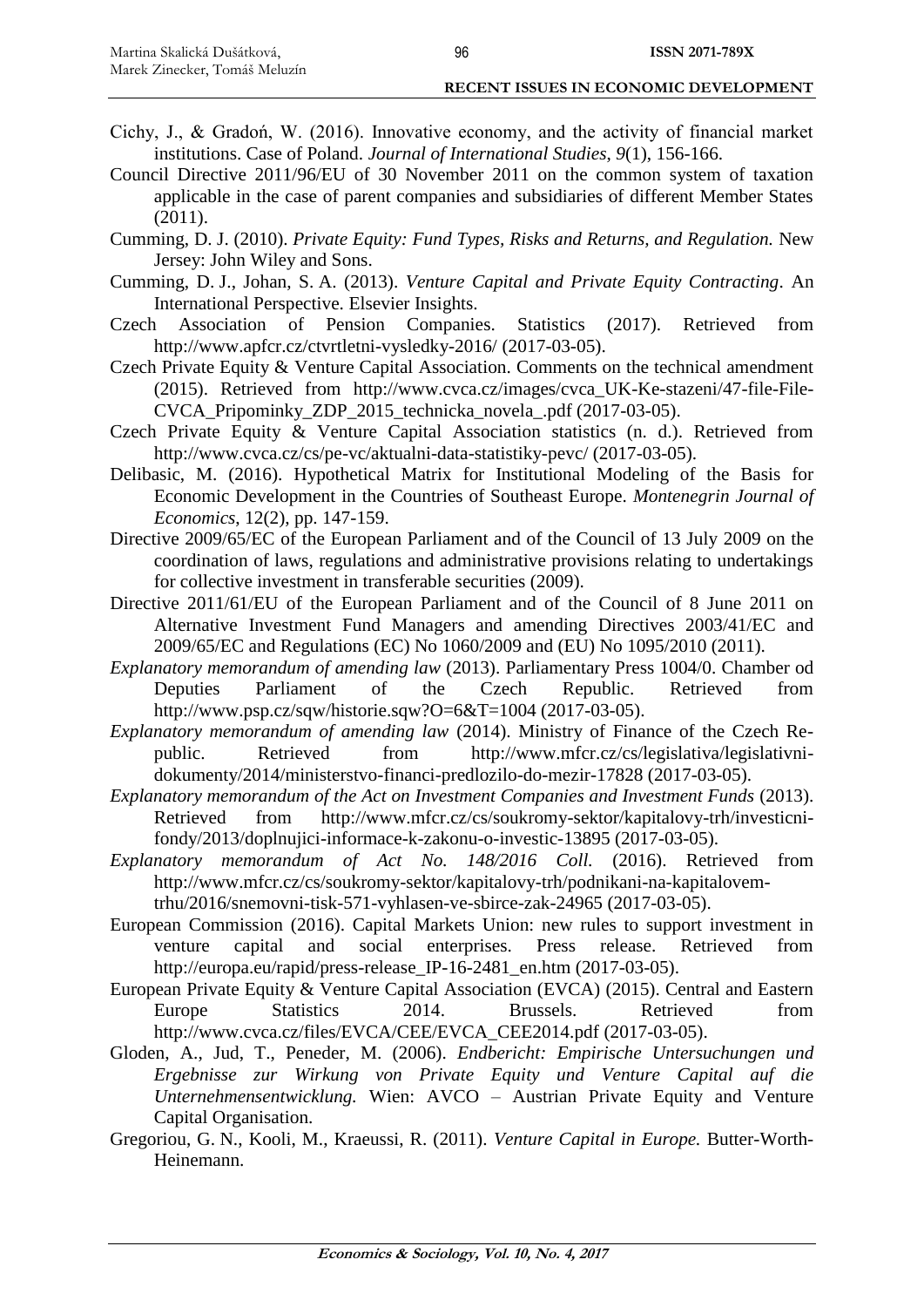- Gollay, I. N., Gollay, A. V., Shindina, T. A., Salimonenko, E. N., & Chuvashova, A. D. (2016). Priority areas of analysis of the external environment of a company-innovator depending on a type of introduced innovations. *Polish Journal of Management Studies*, *13*(2).
- Hsieh, H. F., Shannon, S. E. (2005). Three approaches to qualitative content analysis. *Qualitative Health Research*, *15*, 1277-1288. DOI: https://doi.org/10.1177/1049732305276687.
- Invest Europe (2017). Retrieved from https://www.investeurope.eu/ (2017-03-05).
- Invest Europe (2016a). *Central and Eastern European Private Equity Statistics 2015*. Retrieved from https://www.investeurope.eu/media/504370/invest-europe-cee-statistics-2015.pdf (2017-03-05).
- Invest Europe (2016b). *European Private Equity Activity 2015*. Statistics on Fundraising, Investments & Divestments. Retrieved from https://www.investeurope.eu/media/476271/2015-european-private-equity-activity.pdf (2017-03-05).
- Jenkinson, T. (2008). The development and performance of European private equity. *Ideas Working Paper Series From Repec*. Retrieved from http://www.nuff.ox.ac.uk/economics/papers/ofrc/PrivateEquityinEurope3.pdf (2017-03- 05).
- Khort, J. (2015). *Regulation of Pension Fund Investment Allocations in Private Equity: Analysis of the IORP Directive of 2003/41/EC Reform*. Retrieved from http://www.jur.uu.se/digitalAssets/585/c\_585476-l\_3-k\_wps2015-1.pdf (2017-03-05).
- Kuder, D. (2015). Impact of institutional factors on economic growth in the United States in the years 1979-2007. *Oeconomia Copernicana*, *6*(1), 137-159. DOI:10.12775/OeC.2015.008.
- Lahti, T. (2008). Angel Investing in Finland: An Analysis Based on Agency Theory and the Incomplete Conctracting Theory. Helsinky: Hanken School of Economics, Department of Management and Organisation.
- Lerner, J., Tåg, J. (2013). Institutions and venture capital. *Industrial and Corporate Change*, *22*(1), 153-182. DOI: http://dx.doi.org/10.1093/icc/dts050.
- Li, Y., Zahra, S. A. (2012). Formal Institutions, culture, and Venture Capital Activity: A Cross-Country Analysis. *Journal of Business Venturing*, *27*(1), 95-111. DOI: http://dx.doi.org/10.1016/j.jbusvent.2010.06.003.
- Lizińska, W., Marks-Bielska, R., Babuchowska, K., Wojarska, M. (2016). Institutional Efficiency of Local Government in Issuing Administrative Decisions, Exemplified by the Performance of the Government Appeal Board in Olsztyn. *Oecnomia Copernicana*, *7*(2), 285-296. DOI: http://dx.doi.org/10.12775/OeC.2016.017.
- Mason, C. M., Harrison, R. T. (2004). Improving access to early stage venture capital in regional economies: a new approach to investment readiness. *Local Economy*, *19*(2), 159-173. DOI: [http://dx.doi.org/10.1080/0269094042000203090.](http://dx.doi.org/10.1080/0269094042000203090)
- Meluzín, T., & Zinecker, M. (2016). Trends in IPOs: The Evidence from CEE Capital Markets. *Equilibrium. Quarterly Journal of Economics and Economic Policy*, *11*(2), pp. 237-341. Doi: 10.12775/EQUIL.2016.015.
- Metrick, A. & Yasuda, A. (2010). The Economics of Private Equity Funds. *Review of Financial Studies*, *23*(6), 2303-2341. DOI: https://doi.org/10.1093/rfs/hhq020.
- Moldavska, A., Welo, T. The concept of sustainable manufacturing and its definitions: A content-analysis based literature review. *Journal of Cleaner Production*, *166*, 744-755. DOI: https://doi.org/10.1016/j.jclepro.2017.08.006.

97